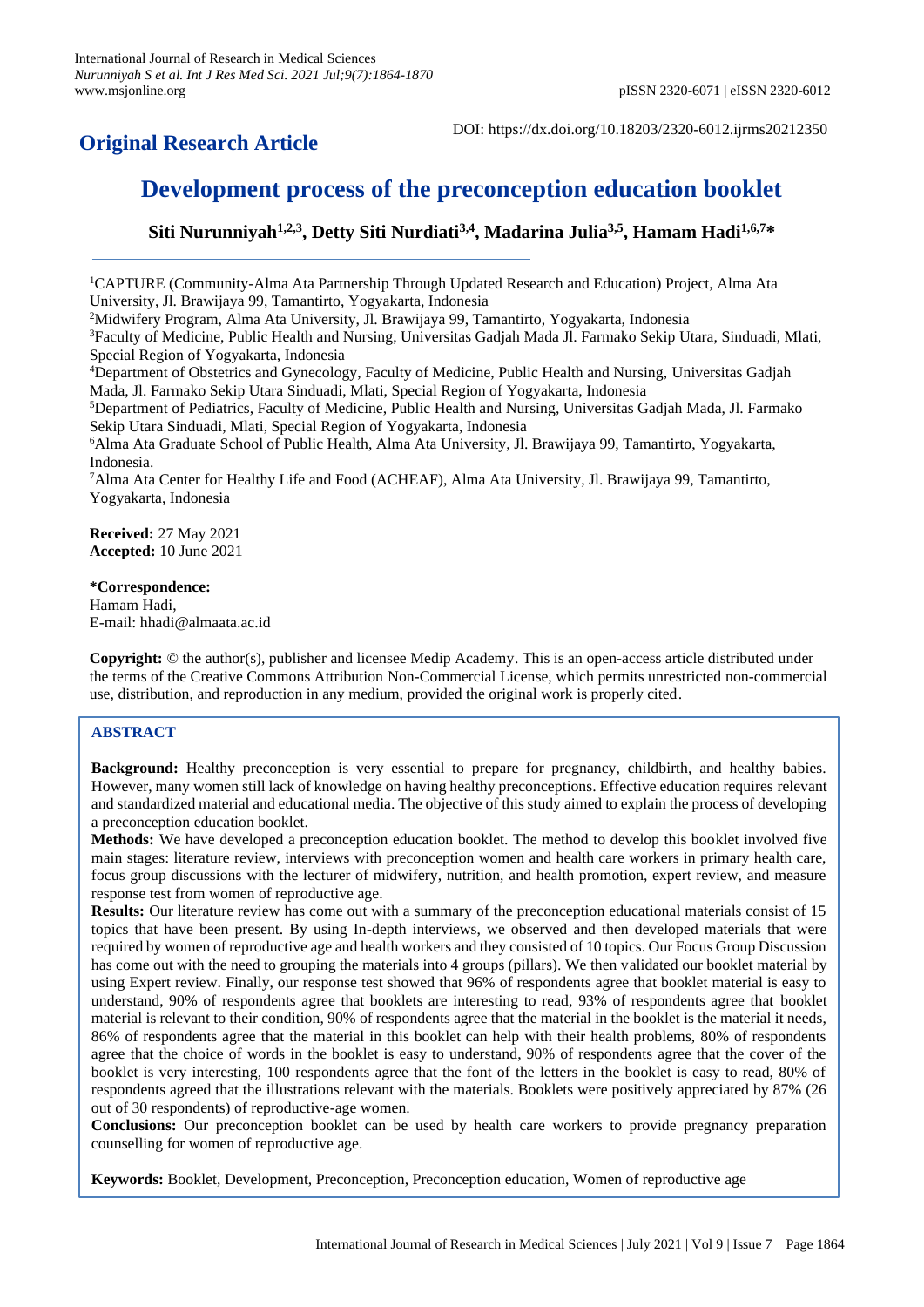## **INTRODUCTION**

Preconception care is one of the solutions for pregnancy preparations. Preconception care has not yet received sufficient attention and is generally not included in antenatal care.<sup>1</sup> Preconception care aims to improve the health of reproductive-age women before conception, screen health problems, provide information, and give appropriate interventions, thereby being able to improve pregnancy outcomes.<sup>2</sup> The scope of preconception health services according to the systematic review written by Lassi et al includes five key components. First is the completion of education for girls and the prevention of teenage pregnancy.<sup>3</sup> The second is nutrition counseling and family planning. The third is nutrition optimization and weight loss programs. Fourth is the multicomponent youth development program includes the prevention of infection. Fifth is chronic disease screening and management.

Counseling is one of the important components of preconception health services. Preconception counseling material can consist of conception and pregnancy preparation, management of stress, physical activity, and healthy nutrition. 4

Based on a preliminary study in the Sedayu sub-district, it is known that preconception counseling for reproductiveage women has not been routinely given, and if it was given, it did not follow a standardized procedure such as the validated material and specific steps in how to provide counseling. Health care workers in the Sedayu sub-district stated that they need a standardized and effective guidebook to provide pregnancy preparation counseling for women of reproductive age. Women of reproductive age need preconception counseling for pregnancy preparation. The material needed is about how to prepare for a healthy pregnancy, what to do when a mother is planning a pregnancy, and what foods should be eaten to best start preparing for a pregnancy. The preconception education booklet as a material guidebook is needed by health care workers and women of reproductive age to prepare for a healthy pregnancy.

## **METHODS**

Booklets were developed through five main stages as follows (Figure 1): literature review, in-depth interviews with preconception women and health care workers in primary health care, focus group discussions with the lecturers of midwifery, nutrition, and health promotion, expert review, and use test for women of reproductive  $\text{age}$ .  $5-11$ 

#### *Literature review*

The process of developing material was initiated through a literature review by conducting literature searches related to the results of research on preconception education curriculum. We used the following search terms: "preconception education" "preconception education curriculum". "preconception education materials", "prepregnancy education", "prepregnancy curriculum", "prepregnancy education materials", "preconception counseling", and "pre-pregnancy counseling" on PubMed, Ebsco and Google Scholar. Searchable articles are those available in full text and published within a period of 10 years, from 2008-2018. Inclusion criteria for articles were: articles that are the results of human studies with quantitative designs including Randomized Controlled Trials (RCTs), cluster RCTs, quasi-experimental, pre-post intervention, cohort, and cross-sectional studies, and systematic reviews.

#### *In-depth interviews*

We conducted in-depth interviews with preconception women and health care workers at primary health care to explore their needs for preconception education. The indepth interviews for needs assessment were conducted in February 2018 with 14 preconception women, 5 midwives, and 2 nutrition officers.

#### *Focus group discussions*

The next step in the development of the preconception education booklet was the focus group discussions (FGD). We invited health professionals including midwiferies, nutritionists, health promoters, nurses and public health practitioners to be involved in our FGDs. FGD topics discussed the draft of the booklet material based on literature review and in-depth interviews.

#### *Expert review*

The expert review was conducted after the FGD. The review was conducted by a fetomaternal obstetrics and gynecology expert, a public health nutritionist, and a health promotion expert. All experts have doctoral degrees.

#### *Response test*

To measure the response of the woman of reproductive age on our booklet we conducted counseling to 30 women of reproductive age using the booklet media. Women of reproductive age were then asked to answer questions in the response questionnaire related to the booklet.

## **RESULTS**

Educational materials were prepared based on recommendations in making educational materials that are easily absorbed and effective, namely by paying attention to aspects of material content, language, material sequences, layouts, illustrations, learning, and motivation to be delivered through educational materials 7.

## *The draft of the booklet*

The draft of the booklet was developing as the result of the literature review and in-depth interviews. The result of the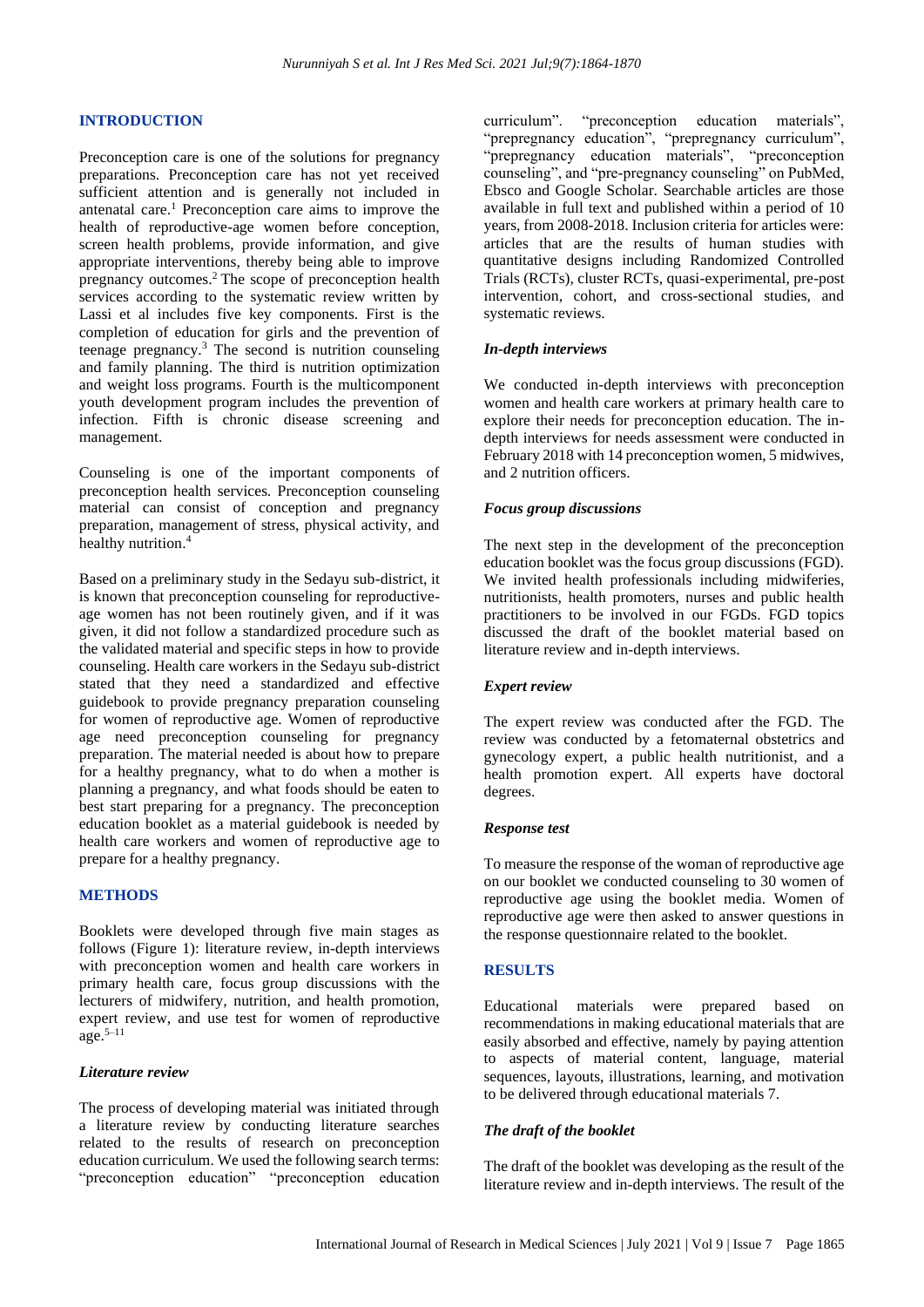literature review identified four articles containing the types of preconception counseling materials and curriculum. The preconception counseling materials contained in the article are health reproductive age, preconception health screening, preconception vital sign checking, preconception physic checking, history of reproductive health, preconception blood checking, preconception urine checking, tetanus immunization, preconception screening specific illness, preconception food intake, iron intake, folic acid intake, personal hygiene, rest and activity style, smoking and drugs. Details of the preconception material education finding can be seen in Table 1.

## **Table 1: Material and curriculum preconception counselling.**

| <b>Material</b>                                | <b>Dean</b><br>2012     | <b>Elsinga</b><br>2009  | <b>Williams</b><br>2012 | Carl<br>2009            |
|------------------------------------------------|-------------------------|-------------------------|-------------------------|-------------------------|
| <b>Health</b><br>reproductive<br>age           | V                       | $\mathbf V$             |                         |                         |
| Preconception<br>health<br>screening           | V                       |                         |                         | V                       |
| Preconception<br>vital sign<br>checking        |                         |                         |                         | V                       |
| Preconception<br>physic<br>checking            |                         |                         |                         | V                       |
| <b>History of</b><br>reproductive<br>health    | V                       |                         |                         | $\overline{\mathsf{V}}$ |
| Preconception<br>blood<br>checking             |                         |                         |                         | V                       |
| Preconception<br>urine<br>checking             |                         |                         |                         | V                       |
| <b>Tetanus</b><br><b>Immunization</b>          |                         |                         | V                       |                         |
| Preconception<br>screening<br>specific illness | V                       | $\overline{\mathsf{V}}$ | V                       | V                       |
| Preconception<br>food intake                   | $\overline{\mathsf{V}}$ |                         |                         |                         |
| <b>Iron intake</b>                             |                         |                         | $\overline{\mathsf{V}}$ |                         |
| <b>Folic</b> acid<br>intake                    |                         | $\overline{\mathsf{V}}$ | $\overline{\mathsf{V}}$ | $\overline{\mathsf{V}}$ |
| <b>Personal</b><br>hygiene                     | V                       |                         |                         |                         |
| <b>Rest and</b><br>activity style              | V                       |                         |                         |                         |
| <b>Smoking and</b><br><b>Drugs</b>             | V                       | $\overline{\mathsf{V}}$ | V                       | V                       |

From the in-depth interviews, we collected information about the need for reproductive-age women and the health workers' education material recommendations.

The information that is needed included reproductive health, premarital preparation, gender equality in marriage, family planning, care for pregnancy, prevention of complications, labor and postpartum, and marriage myths.

## **Table 2: General recommendation from the experts.**

| <b>Expert</b> | <b>Recommendation</b>                         |
|---------------|-----------------------------------------------|
|               | The contents are good.                        |
|               | Some English terms must be changed to         |
|               | Indonesian terms.                             |
|               | Each recommendation should be written as      |
| <b>Expert</b> | a reference and then included in the          |
| 1             | bibliography (at the end of the book) as      |
|               | well as images taken from other sources, do   |
|               | not forget to write the references.           |
|               | Mention a reference on each page of the       |
|               | booklet, repairing the image/content.         |
|               | This book is generally very interesting. To   |
|               | increase the curiosity and interest to read   |
| <b>Expert</b> | for the user, the booklet must be printed on  |
| 2.            | paper and good color quality.                 |
|               | The messages conveyed are easy to             |
|               | understand.                                   |
|               | Make into a pocketbook / educational book.    |
|               | It's good, there are several related entries: |
| <b>Expert</b> | Fill in the message                           |
| 3             | Image selection                               |
|               | Color choice                                  |

Interviews with health workers who provided preconception services at the primary health care indicated that preconception counseling had not received enough attention from the government, so there had been no specific counseling that was part of the routine program. In-depth interviews provided information about the material that is needed regarding pregnancy preparation there are nutritional status, healthy diet, supplementation, health screening, pregnancy planning, vaccination, reproductive health, preconception and antenatal care, healthy lifestyle and (health insurance).

## *Face and content validity*

The FGD and expert review were held to assess the face and content validity of the booklet. From the FGD activities, we get a very important recommendation in the preparation of booklets that are grouping materials into 4 groups called 4 pillars there is healthy nutrition, stop unhealthy habits, health screening, and social-economic preparation. This is needed to direct the reader's mindset understanding the booklet easier. there were several suggestions related to material content, one of which was that for body mass index (BMI), which should be differentiated for people under the age of 18 years and over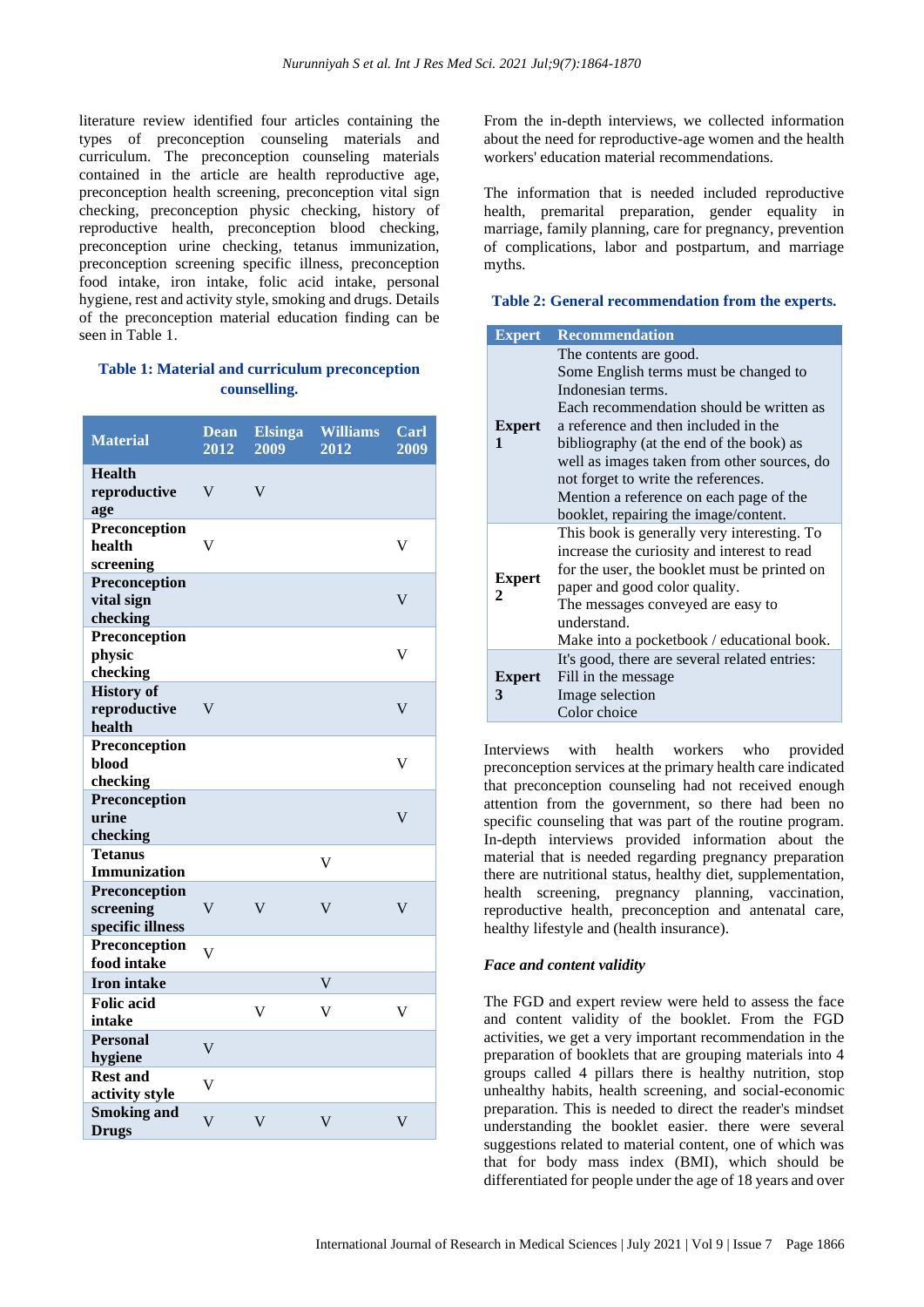18 years. Other recommendations were related to illustrative images, one of which is a picture of tea and coffee which is crossed-out with good food intake during pregnancy preparations, which should be replaced because it can be misleading. Tea and coffee are allowed during pregnancy, but the amount is limited. Based on the results of the discussion in the FGD, the researcher refined the draft educational booklet.

## **Table 3: Detailed recommendations of each page.**

| Page           | <b>Recommendation</b>                                                                                                                                                                                                                                                  |  |  |  |
|----------------|------------------------------------------------------------------------------------------------------------------------------------------------------------------------------------------------------------------------------------------------------------------------|--|--|--|
| Cover          | Very Interesting                                                                                                                                                                                                                                                       |  |  |  |
| 1              | Mention and explain the address/contact of the companion counselor.                                                                                                                                                                                                    |  |  |  |
| $\overline{2}$ | Small pictures around people are not clear,                                                                                                                                                                                                                            |  |  |  |
| 5              | Explain, what preconception is? (in the title)<br>the image needs to be adjusted to the message, the picture should be relevant or describe the things that are<br>relevant to the message. It would be nice if given in the form of a pointer.                        |  |  |  |
| 6              | The image needs to be adjusted to the message, the picture should be relevant or describe the things that are<br>relevant to the message. It would be nice if given in the form of a pointer.                                                                          |  |  |  |
| 8              | The picture should be a pregnant person, looking at the side view.                                                                                                                                                                                                     |  |  |  |
| 9              | Pillar 2: stops unhealthy habits.                                                                                                                                                                                                                                      |  |  |  |
| 12             | Specify the source of the picture from where<br>if the visualization of my "dinner plate" can be clearer (make it yourself) it will be better.                                                                                                                         |  |  |  |
| 13             | Mention the source of the image.                                                                                                                                                                                                                                       |  |  |  |
| 15             | Explain the calories; make the booklet will be better.                                                                                                                                                                                                                 |  |  |  |
| 16             | Explain the calories; make the booklet will be better.                                                                                                                                                                                                                 |  |  |  |
| 17             | Mention the source of the literature, how many portions, there needs to be visualization, for example how<br>much 100 g of the cow's heart? How many 100 g of kidney beans it is? The booklet can use a household<br>measure or use a scale like in a food photo book. |  |  |  |
| 19             | The English term absorption is must be replaced by the Indonesian term "penyerapan".                                                                                                                                                                                   |  |  |  |
| 22             | The picture of food displayed should indeed be commonly consumed and exist in Indonesia or the research<br>area.                                                                                                                                                       |  |  |  |
| 23             | Add information, that commercial Fe tablets (buy in pharmacies, not a distribution from public health<br>center usually taste better and do not cause nausea.                                                                                                          |  |  |  |
| 24             | Do not use sentences in English.<br>The picture of food displayed should indeed be commonly consumed and exist in Indonesia or the research<br>area.                                                                                                                   |  |  |  |
| 25             | Check the duration and frequency of the sport, is that true? Then to brush your teeth, be clarified 2x at any<br>time: the morning after breakfast and the night before going to bed.                                                                                  |  |  |  |
| 26             | Pillar 2 Title adjusted: stop unhealthy habits.                                                                                                                                                                                                                        |  |  |  |
| 27             | Adjustment of the title, the husband should not smoke inside the home, but go outside the home.                                                                                                                                                                        |  |  |  |
| 30             | Pink for letters in point 2 does not contrast.                                                                                                                                                                                                                         |  |  |  |
| 34             | The sentence in the box is must be made shorter, to make it clearer.                                                                                                                                                                                                   |  |  |  |
| 36             | The term overweight and obesity is replaced by Indonesian.                                                                                                                                                                                                             |  |  |  |
| 38             | Photos/pictures in the health insurance section are replaced with BPJS card photos<br>Pictures of health services can be replaced by photos of the health center/hospital                                                                                              |  |  |  |
| 43             | Explain what a healthy eating pattern is like                                                                                                                                                                                                                          |  |  |  |

## **Table 4: Summary of respondent respond frequencies.**

| N <sub>0</sub>   |                                                                                  | <b>Answer Yes</b> |               | <b>Answer No</b> |               |
|------------------|----------------------------------------------------------------------------------|-------------------|---------------|------------------|---------------|
|                  | <b>Question items</b>                                                            |                   | $\frac{0}{0}$ | N                | $\frac{0}{0}$ |
| 1.               | Is the booklet material easy to be understood?                                   | 29                | 96            |                  |               |
| 2.               | Is the booklet interested to be read?                                            |                   | 90            | 3                | 10            |
| 3.               | Is the booklet material relevant to your condition?                              | 28                | 93            | 2                |               |
| $\overline{4}$ . | Is the information in the booklet is the information that you are needed?        |                   | 90            |                  | 10            |
| 5.               | Is the booklet information can help to solve your preconception health problem?  | 25                | 83            |                  | 17            |
| 6.               | Is the diction in the booklet easy to be understood?                             | 24                | 80            | 6                | 20            |
|                  | Is the booklet cover interested to be read the booklet?                          |                   | 90            |                  | 10            |
| 8.               | Is the font of the booklet easy to be read?                                      | 30                | 100           | $\Omega$         | $\Omega$      |
| 9.               | Are illustration pictures of the booklet relevant to explaining the information? | 26                | 86            | 4                | 16            |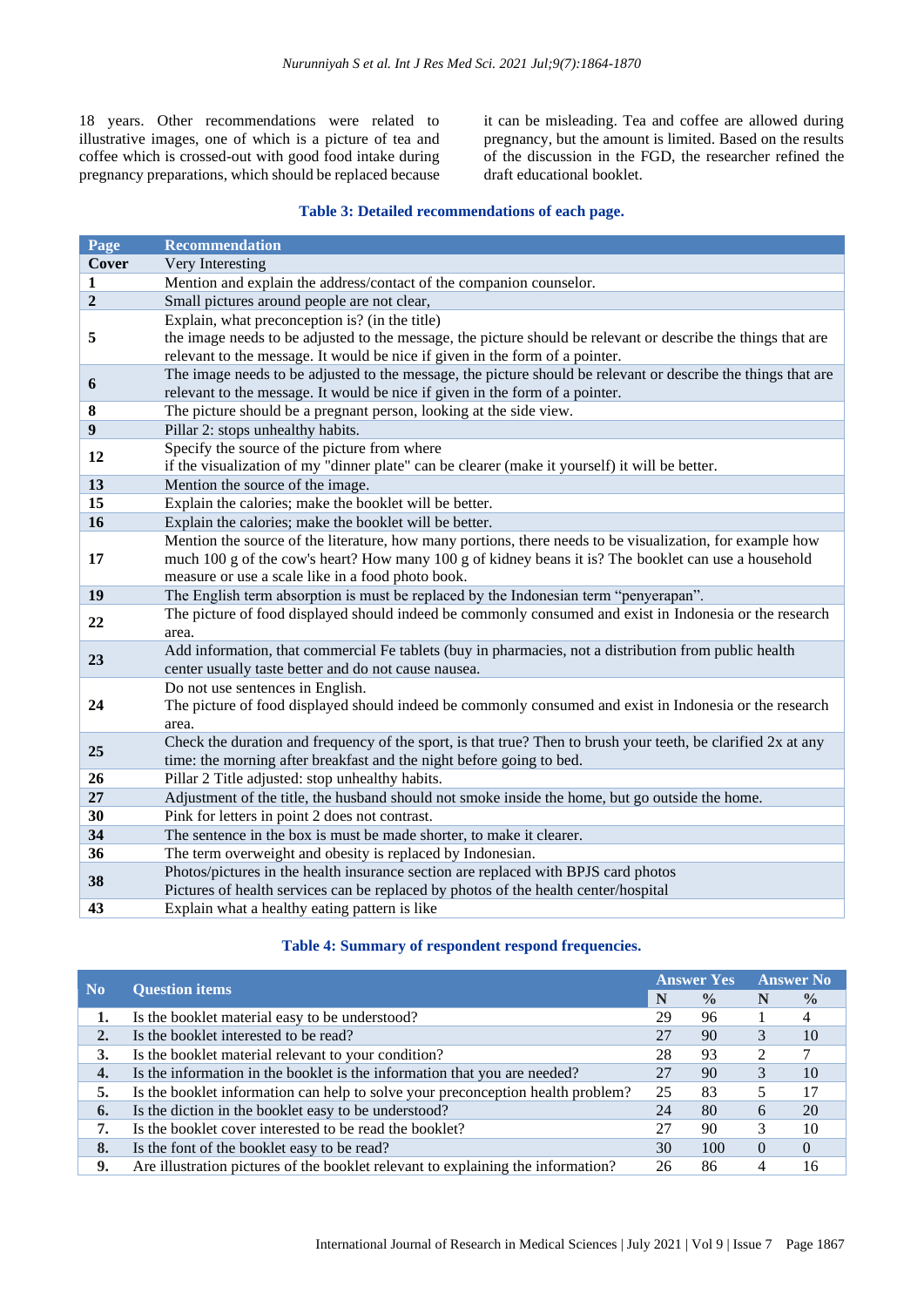The expert review resulted in some recommendations from the experts that provided input as follows:

Recommendations from the experts were used to develop and refine the booklet, so the booklet can be improved. Based on the results of the expert review, the booklet draft was improved, so that the latest draft booklets became more understandable. Some examples of pages that were improved in the booklet are as follows:

#### *Evaluation and testing of use*

The use test discover that 96% of respondents agree that booklet material is easy to understand, 90% of respondents agree that booklets are interesting to read, 93% of respondents agree that booklet material is relevant to their condition, 90% of respondents agree that the material in the booklet is the material it needs, 86% of respondents agree that the material in this booklet can help with their health problems, 80% of respondents agree that the choice of words in the booklet is easy to understand, 90% of respondents agree that the cover of the booklet is very interesting, 100 respondents agree that the font of the letters in the booklet is easy to read, 80% of respondents agreed that the illustrations relevant with the materials (Table 4)

The total score of each respondent is calculated and then categorized as having a score of more than 80 and which has a value of less than 80 (Table 5). The evaluation and response test indicated that 26 people (87%) stated that the booklet was effective with a positive response value of more than 80%, while the remaining 4 people gave a response value of less than 80% (Table 5).

#### **Table 5: The score of respondent response test.**

| Score $>80\%$ |  | Score $<80\%$ |  |  |
|---------------|--|---------------|--|--|
|               |  |               |  |  |
|               |  |               |  |  |

The researchers also conducted a qualitative response test. A qualitative response test was done among respondents who gave a positive response when answering the question and for the respondents who gave a negative response when answering the questionnaire, asking the following question: why did this book appeal to them or not?

Respondents answering the booklet material was easy to understand because the diction of the sentences and the information are well explained. Respondents answering that the booklet material was not easy to understand, explained it was because of some of the health terms used in the information.

Respondents answered this book was interesting because they had never found a similar book to become a preconception health guide. Other respondents also stated that this book was interesting because the appearance and images were interesting and the information was complete and useful.



## **Figure 1: Development process of preconception education booklet.**



#### **Figure 2: Pages 5 and 6 that have been revised.**



**Figure 3: Cover of the booklet and one page of the booklet.**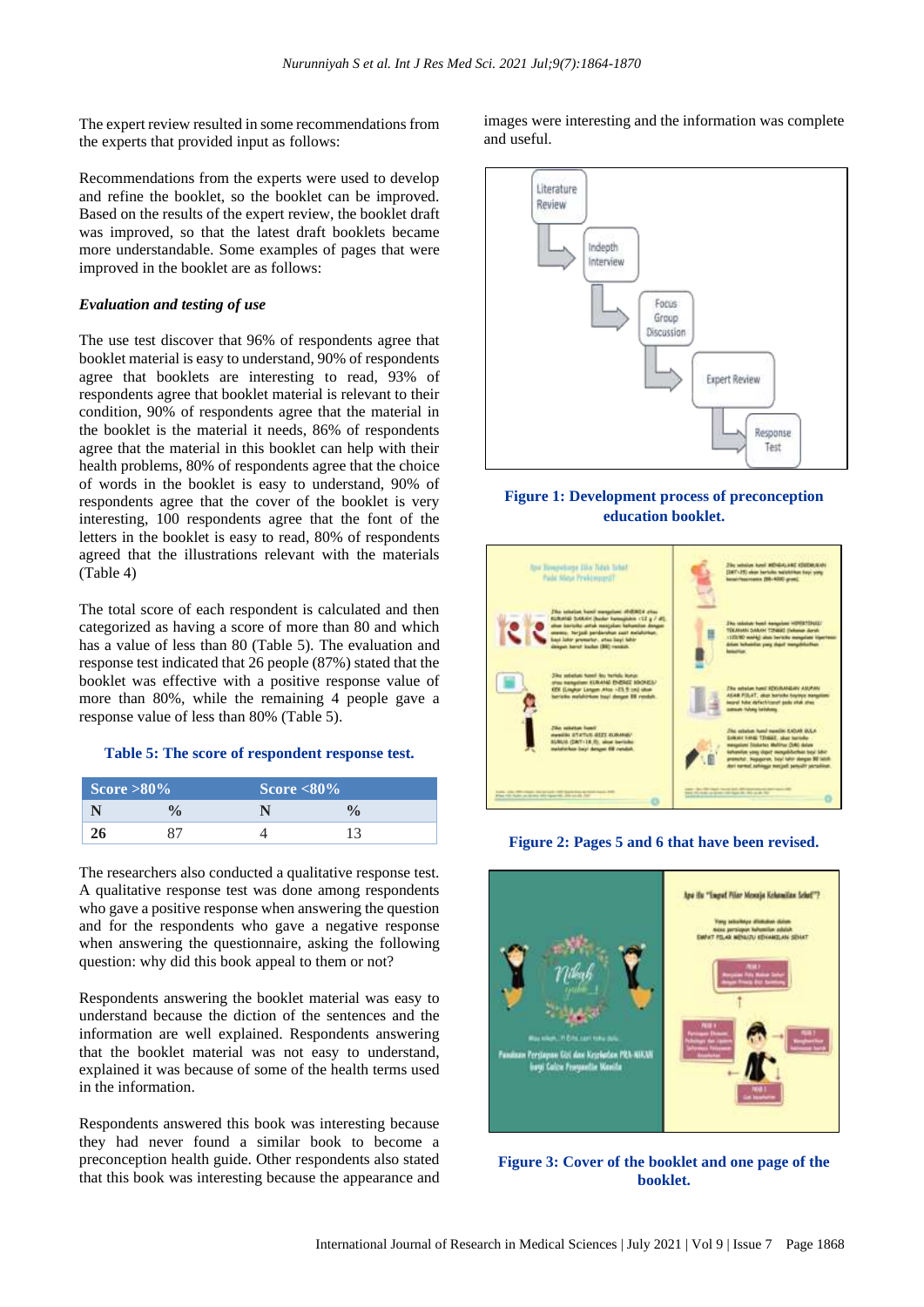Respondents who answered that the booklet was not very interesting explained that it was because the shortcomings of this book were: it was lacking some information, had too many images, while some answered that the pictures were less interesting because it was animated, and would be better if replaced with actual photographs. The booklet was refined from these results by using some real pictures and reforming sentences for more understandable information (Figure 2 and 3).

#### **DISCUSSION**

Preconception education and counseling allow women from before pregnancy to facilitate and reduce possible risk factors for unfavorable pregnancy outcomes. <sup>12</sup> Fertile women who receive preconception education and counseling are more likely to change risk behaviors such as stop smoking before becoming pregnant, reduce alcohol consumption and avoid the use of drugs.

Based on Indonesian Basic Health Research data in 2018, as many as 95.4% of pregnant women received antenatal care (ANC) and 74.1% did ANC as much as four times during pregnancy, but only 86% did ANC in the first trimester (pure K1 / K1 ideal) and only 69.1% did ANC according to recommendations with standardized operational procedures in ANC (10T). <sup>13</sup> This shows that around one-fifth of pregnant women were still late in doing their first ANC, and one-third of pregnant women did not fulfill the recommended frequency and timing of ANC visits during pregnancy.

Delay in attending the first ANC can be caused by delays in receiving information about recommended health behaviors, including when to start to consume iron (Fe) supplementation tablets. A Ugandan study of 400 pregnant women who were late for ANC visits (first visit at  $> 20$ ) weeks' gestation) showed that most pregnant women did not know at what gestational age they should have ANC visits for the first time, and also did not know the importance to do ANC earlier. The study recommended the early provision of education for mothers, even before pregnancy. 14

The published materials given in counseling are recommendations for avoiding harmful substances or protection related to health and pregnancy, the right time for pregnancy and childbirth, screening of diseases, and consumption of folic acid with Fe. Other material that needs to be given in preconception counseling includes conception and assessment, stress management, physical activity, nutrition, gynecological infections, and avoiding smoking and drinking alcohol. Women who get preconception counseling have higher self-efficacy to eat healthy food, more intensive consumption of healthy food, are more physically fit, and more often read food labels and use daily multivitamins and or folic acid with Fe according to the dose-response. 4

Preconception counseling is expected to provide a higher level of knowledge about these matters which are important items in assessment preparation. The most important of which is to build this knowledge before becoming pregnant so that more change their habits to improve expected good outcomes. 15

Effective preconception education requires clear and valid guidelines. This preconception education book was developed based on a literature review and identification of the needs of premarital women and health workers. This booklet was also validated through FGD and expert reviews and was approved for use in preconception women, with positive responses of more than 80% of respondents.

#### **CONCLUSION**

We have successfully developed a preconception booklet through 5 steps of development procedures. Based on the results of the user's response test, it can be concluded that this booklet is ready to be used by health workers in providing preconception education to women of reproductive age. Future research needs to examine how to best use this booklet and the effectiveness of giving counseling using this booklet for positive pregnancy outcomes.

#### **ACKNOWLEDGEMENTS**

We would like to thank the Community Alma Ata Partnership Through Updated Research and Education (CAPTURE) for facilitating and allowing us to use data collected through CAPTURE activities. We would also like to thank the National Board for Educational Fund Management, of the Republic of Indonesia for providing financial support in the form of doctoral scholarships and research funding. Finally, we would like to thank the Faculty of Medicine, Public Health and Nursing, Universitas Gadjah Mada, for providing doctoral study program support.

*Funding: Lembaga Pengelola Dana Pendidikan (LPDP) Conflict of interest: None declared Ethical approval: The study was approved by the Institutional Ethics Committee*

## **REFERENCES**

- 1. Dean SV, Lassi ZS, Imam AM, Bhutta ZA. Preconception care: nutritional risks and interventions. Reprod Health. 2014;11(3):S3.
- 2. Markus AR. Editor's Note. 2008;18.
- 3. Lassi ZS, Mansoor T, Salam RA, Das JK, Bhutta ZA. Essential pre-pregnancy and pregnancy interventions for improved maternal, newborn and child health. Reprod Health. 2014;11(1).
- 4. Hillemeier MM, Downs DS, Feinberg ME. Improving Women's Preconceptional Health. Womens Heal Issues. 2009;18(6):S87-S96.